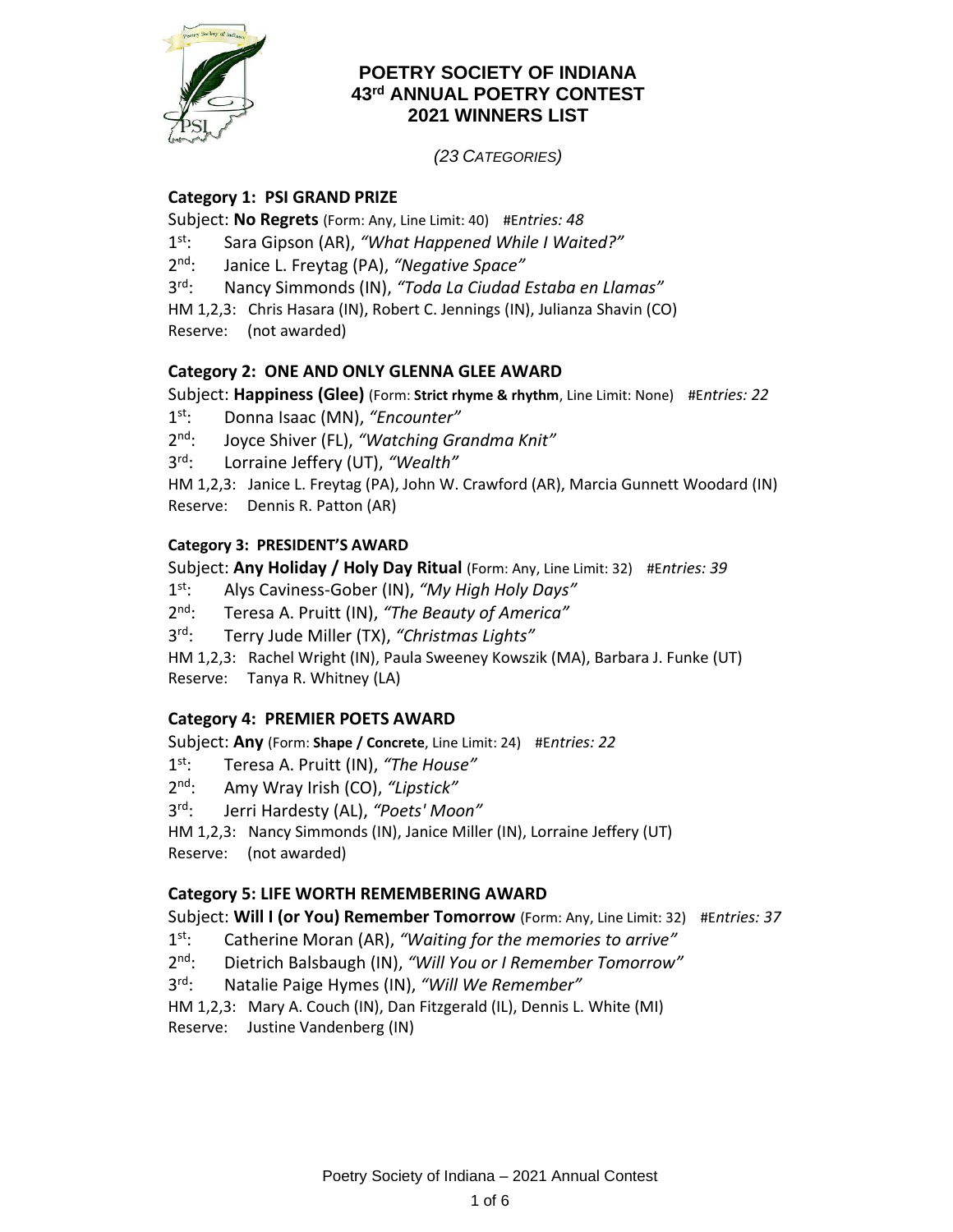## **Category 6: PSI MEMORIAL AWARD**

*Honoring PSI Members Who Died During the Year* Subject: **Keeping Them With Us** (Form: Any, Line Limit: 32) #E*ntries: 26*

 $1^{\text{st}}$ : Catherine Moran (AR), "Ways to remember them"

 $2^{\text{nd}}$ . nd: Mary A. Couch (IN), *"The Road Leads Back to You"*

 $3^{\text{rd}}$ : Beverly Stanislawski (IN), "Loving Memories"

HM 1,2,3: Justine Vandenberg (IN), Joe Ottinger (IN), Julianza Shavin (CO)

Reserve: Alys Caviness-Gober (IN)

#### **Category 7: HOOSIER HERITAGE AWARD**

Subject: **The People, Places, History, and/or Culture of Indiana** (Form: Any, Line Limit: 60) *#Entries: 27*

 $1^{st}$ : st: Alys Caviness-Gober (IN), *"Mekinges, The First Mrs. Conner"*

 $2^{nd}$ : Don Adams (IN), "Peace in Daviess County"

 $3^{\text{rd}}$ : Justine Vandenberg (IN), " 'Indiana' "

HM 1,2,3: Nancy Cook (MN), Mike Crawford (IN), Mary A. Couch (IN)

Reserve: Becky Alexander (ON)

#### **Category 8: URN YOUR PRIZE**

Subject: **Any** (Form: **Spoon River**, Line Limit: None) #E*ntries: 20*

 $1<sup>st</sup>$ : st: Jerri Hardesty (AL), *"Joy St. Clair"*

 $2<sup>nd</sup>$ . Dennis L. White (MI), "Marshall A. Cornelius"

 $3^{\text{rd}}$ : rd: Mary A. Couch (IN), *"Arthur Miller 1836 - 1875"*

HM 1,2,3: Nancy Simmonds (IN), Paula Sweeney Kowszik (MA), Janice L. Freytag (PA)

Reserve: Beverly Stanislawski (IN)

#### **Category 9: BARBARA ANN AWARD**

Subject: **Living Without Sports** (Form: **Rhymed**, Line Limit: 9) #E*ntries: 20*

 $1<sup>st</sup>$ : st: Joe Ottinger (IN), *"Bad Sports"*

 $2^{nd}$ : Pandora Nu (PA), "A Tomboy Is Still a Girl"

 $3^{\text{rd}}$ : Christian Shute (WY), "Where Did They Go?"

HM 1,2,3: Janice L. Freytag (PA), John Caviness (IN), Joyce Shiver (FL) Reserve: Mary A. Couch (IN)

#### **Category 10: NORTHEAST INDIANA POETS AWARD**

Subject: **A Dream** (Form: Any, Line Limit: 40) #E*ntries: 49*

- $1^{\text{st}}$ : Emory D. Jones (MS), "Thunder Storm"
- $2^{\text{nd}}$ : nd: Mary Ann Bozenski (MI), *"A Dream"*

 $3^{\text{rd}}$ . rd: Joe Ottinger (IN), *"Dreamscape"*

HM 1,2,3: Evelyn Cornwell (IN), Beverly Stanislawski (IN), John Caviness (IN) Reserve: Nancy Simmonds (IN)

#### **Category 11: NOBLE POETS AWARD**

Subject: **Color or Colors** (Form: Any, Line Limit: 50) #E*ntries: 43*

- $1^{\text{st}}$ : st: Terry Jude Miller (TX), *"an apology to clouds"*
- $2<sup>nd</sup>$ : nd: Steven Leitch (UT), *"Gray"*
- $3^{\text{rd}}$ : Janice L. Freytag (PA), "What I Learned in 3rd Grade Art"

HM 1,2,3: Patricia Barnes (MI), Christian Shute (WY), Janice Hoffman (VA)

Reserve: Barbara J. Funke (UT)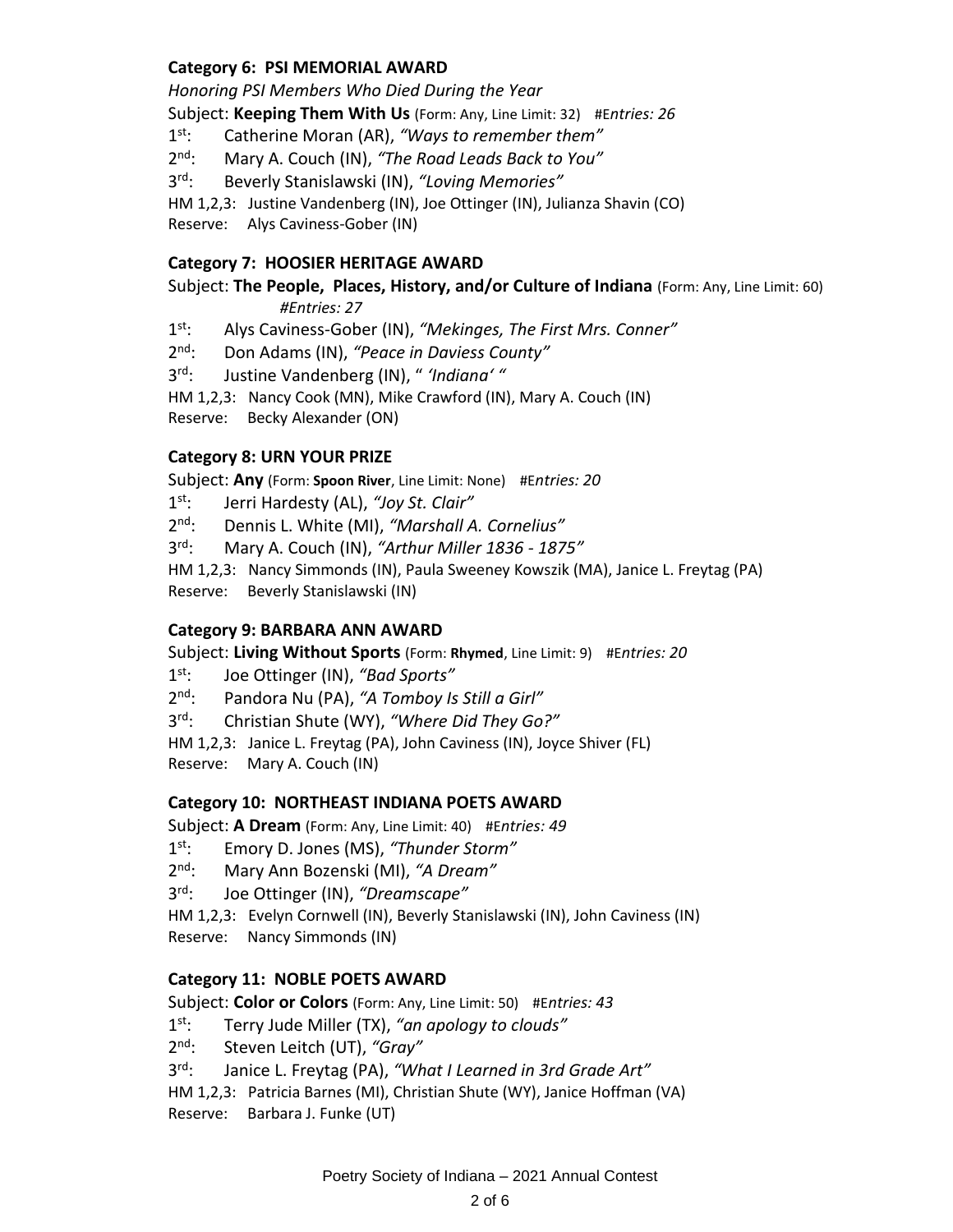## **Category 12: OBERLIN PRIZE**

*Honoring Prue Oberlin*

Subject: **Education or Lifelong Learning** (Form: **Sonnet**, Line Limit: 14) #E*ntries: 15*

 $1^{\text{st}}$ : Catherine Moran (AR), "Insights into the wealth"

 $2^{\text{nd}}$ . Marcia Gunnett Woodard (IN), "For Learning's Sake"

 $3^{\text{rd}}$ : Pandora Nu (PA), "Growth"

HM 1,2,3: Joe Ottinger (IN), Jerri Hardesty (AL), Emory D. Jones (MS)

Reserve: Patricia Barnes (MI)

### **Category 13: MILLION AWARD**

Subject: **Favorite Quote** (Form: Any, Line Limit: 40) #E*ntries: 31*

 $1<sup>st</sup>$ : st: Terry Jude Miller (TX), *"Returning"*

 $2<sup>nd</sup>$ : Dan Fitzgerald (IL), "Lost to Space"

 $3^{\text{rd}}$ : *Janice L. Freytag (PA), "This Winter Poem"* 

HM 1,2,3: Teresa A. Pruitt (IN), Marcia Gunnett Woodard (IN), Nancy Simmonds (IN) Reserve: Laura Bridges (AR)

### **Category 14: RHYMED VERSE AWARD**

Subject: **MAGIC** (Form: **Rhymed**, Line Limit: 32) #E*ntries: 17*

 $1<sup>st</sup>$ : Patricia Barnes (MI), "My Charming Mother's Book"

 $2^{\text{nd}}$ . nd: Mary A. Couch (IN), *"Woodland's Magical Realm"*

 $3^{\text{rd}}$ . Janice L. Freytag (PA), "The Tiny Magic Shop"

HM 1,2,3: Mary Ann Bozenski (MI), Janice Hoffman (VA), Janice Miller (IN) Reserve: Marlene Million (IN)

### **Category 15: BABBLING BROOK AWARD**

Subject: **Any** (Form: **Haiku or Senryu**, Line Limit: 3) #E*ntries: 43*

 $1<sup>st</sup>$ : st: Lorraine Jeffery (UT), FIRST LINE: *""Hope trawls the black sea""*

 $2<sup>nd</sup>$ : John W. Crawford (AR), FIRST LINE:: "Saffron golden leaves"

 $3^{\text{rd}}$ : rd: Dennis L. White (MI), FIRST LINE: *"male cicadas drone"*

HM 1,2,3: Nancy Cook (MN), Ann Work Borger (IN), Janice L. Freytag (PA) Reserve: Chris Hasara (IN)

## **Category 16: ELEANOR CRANMER & CAROLINE AWARD**

Subject: **Takes All Kinds** (Form: Any, Line Limit: 40) #E*ntries: 35*

 $1^{st}$ Rachel Wright (IN), "The Dance"

 $2^{nd}$ . nd: Christian Shute (WY), *"She Smiles"*

 $3^{\text{rd}}$ : Janice Hoffman (VA), "Alternative Me"

HM 1,2,3: Nila Bartley (OH), Janice Miller (IN), Dennis L. White (MI) Reserve: Joe Ottinger (IN)

## **Category 17: ALDA JOHNSON MEMORIAL**

Subject: **Sisterly Love** (Form: Any, Line Limit: 40) #E*ntries: 25*

 $1^{\text{st}}$ : st: Mary Ann Bozenski (MI), *"No Chance to Say Goodbye"*

 $2^{\text{nd}}$ . Sara Gipson (AR), "Sisters Return their Love"

 $3^{\text{rd}}$ : Paula Sweeney Kowszik (MA), "Through the Years"

HM 1,2,3: Mary A. Couch (IN), Doris Y. Burst (IN), Joyce Shiver (FL)

Reserve: Donna Isaac (MN)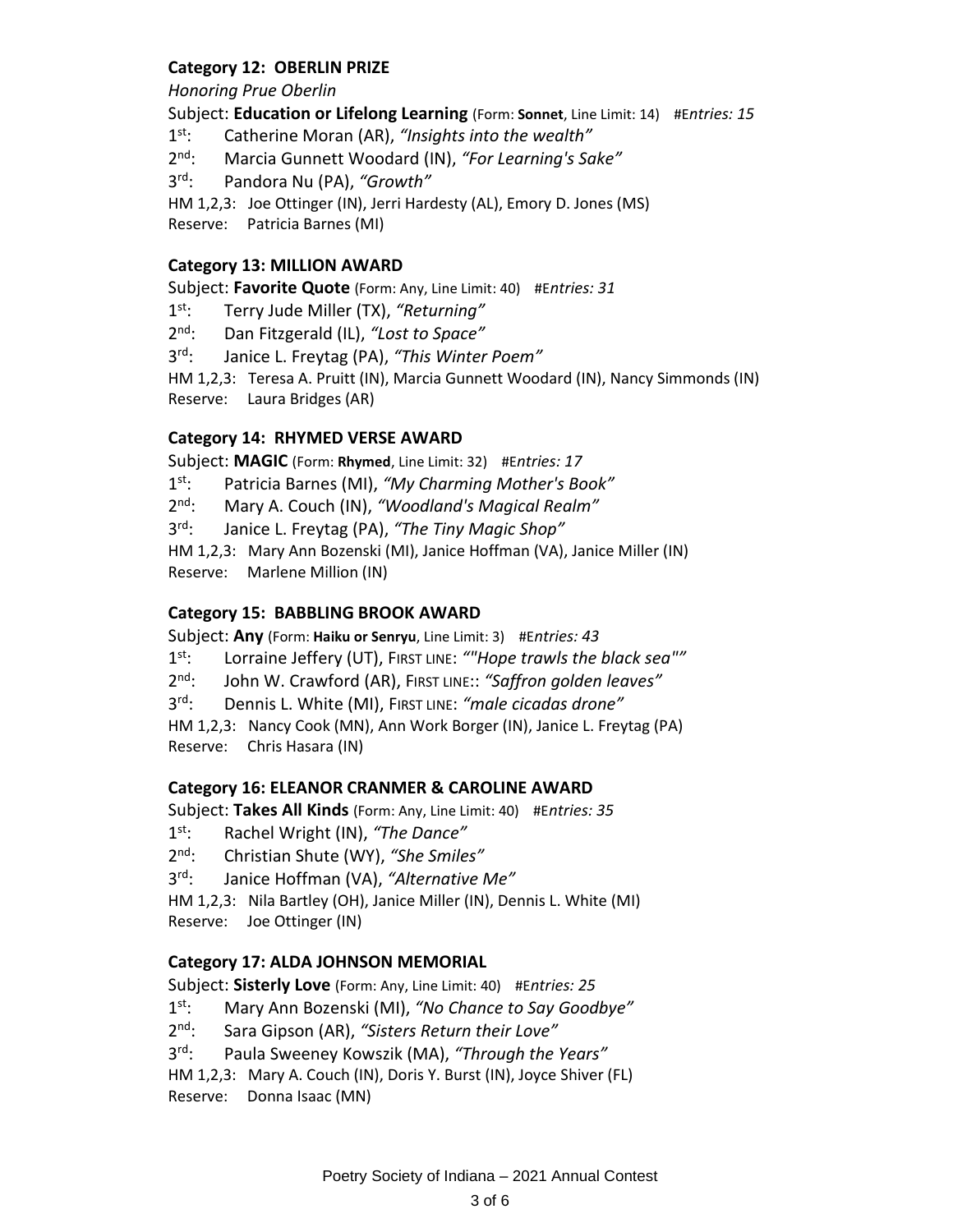## **Category 18: GRACE POTTER HEARKINS AWARD**

Subject: **Knitting** (Form: Any, Line Limit: 40) #E*ntries: 16*

 $1^{\text{st}}$ : Janice L. Freytag (PA), "The Language of Knit and Purl"

 $2^{\text{nd}}$ : nd: Teresa A. Pruitt (IN), *"Waters Weave"*

 $3^{\text{rd}}$ . Barbara J. Funke (UT), "*Knitting the Bones"* 

HM 1,2,3: Janice Miller (IN), Patricia Barnes (MI), Gail Denham (OR) Reserve: Dan Fitzgerald (IL)

#### **Category 19 LINDA BANNON MEMORIAL**

Subject: **Blessing or Prayer** (Form: Any, Line Limit: None) #E*ntries: 44*

 $1^{\text{st}}$ : st: Nancy Simmonds (IN), *"The Sentinel"*

 $2^{nd}$ . Robert V. Davis (UT), "Faith Within"

 $3^{\text{rd}}$ : Janice L. Freytag (PA), "The Blessing of Wings"

HM 1,2,3: Dennis R. Patton (AR), Nick Sweet (TX), Janice Miller (IN)

Reserve: Barbara Wood Gray (CO)

### **Category 20: DEBRA SUE LYNN AWARD**

Subject: **Death, Silence, or The Sea** (Form**: Villanelle, Sonnet, or Trijan Refrain**, Line Limit: 30) *#Entries: 22*

 $1^{st}$ : James Green (IN), "The Rivers of Hades"

 $2<sup>nd</sup>$ : nd: Jerri Hardesty (AL), *"Aqualove"*

 $3^{\text{rd}}$ : Patricia Barnes (MI), "Snow's Gift"

HM 1,2,3: John Seksay (ME), Catherine Moran (AR), Janice L. Freytag (PA) Reserve: Sara Gipson (AR)

#### **Category 21: EKPHRASTIGANZA!**

Subject: **Any** (Form: **Ekphrastic**, Line Limit: None) #E*ntries: 33 Must include a picture of the artwork that inspired the poem*

 $1^{\text{st}}$ : st: Amy Wray Irish (CO), *"Constant as the Tides"*

 $2^{nd}$ : nd: Joyce Shiver (FL), *"The Milkmaid's Morning"*

 $3^{\text{rd}}$ : rd: Gail Denham (OR), *"Grandma's Corn"*

HM 1,2,3: Mary A. Couch (IN), Steven Leitch (UT), Justine Vandenberg (IN) Reserve: Dietrich Balsbaugh (IN)

#### **Category 22: WIN PSI MEMBERSHIP**

*Open only to non-member Indiana residents*

Subject: **Any** (Form: Any, Line Limit: 32) #E*ntries: 6*

 $1<sup>st</sup>$ : st: Morgan Galvan (IN), *"Wild Child Free Child"*

 $2<sup>nd</sup>$ : Janice Miller (IN), "A Divine Insanity"

 $3^{\text{rd}}$ : Marcia Gunnett Woodard (IN), "Boo-Boos"

HM 1,2,3: Dietrich Balsbaugh (IN), Natalie Paige Hymes (IN), Evelyn Cornwell (IN) Reserve: (not awarded)

#### **Category 23: WILD CARD AWARD**

Subject: **Any** (Form: Any, Line Limit: None) #E*ntries: 40*

 $1^{\text{st}}$ : st: Nancy Simmonds (IN), *"Time is Like a River"*

 $2<sub>nd</sub>$ . nd: Teresa A. Pruitt (IN), *"Recall's Cage"*

 $3^{\text{rd}}$ : rd: Chris Hasara (IN), *"Grains of Sand"*

HM 1,2,3: John Seksay (ME), Nila Bartley (OH), Don Adams (IN)

Reserve: George Wylie (MI)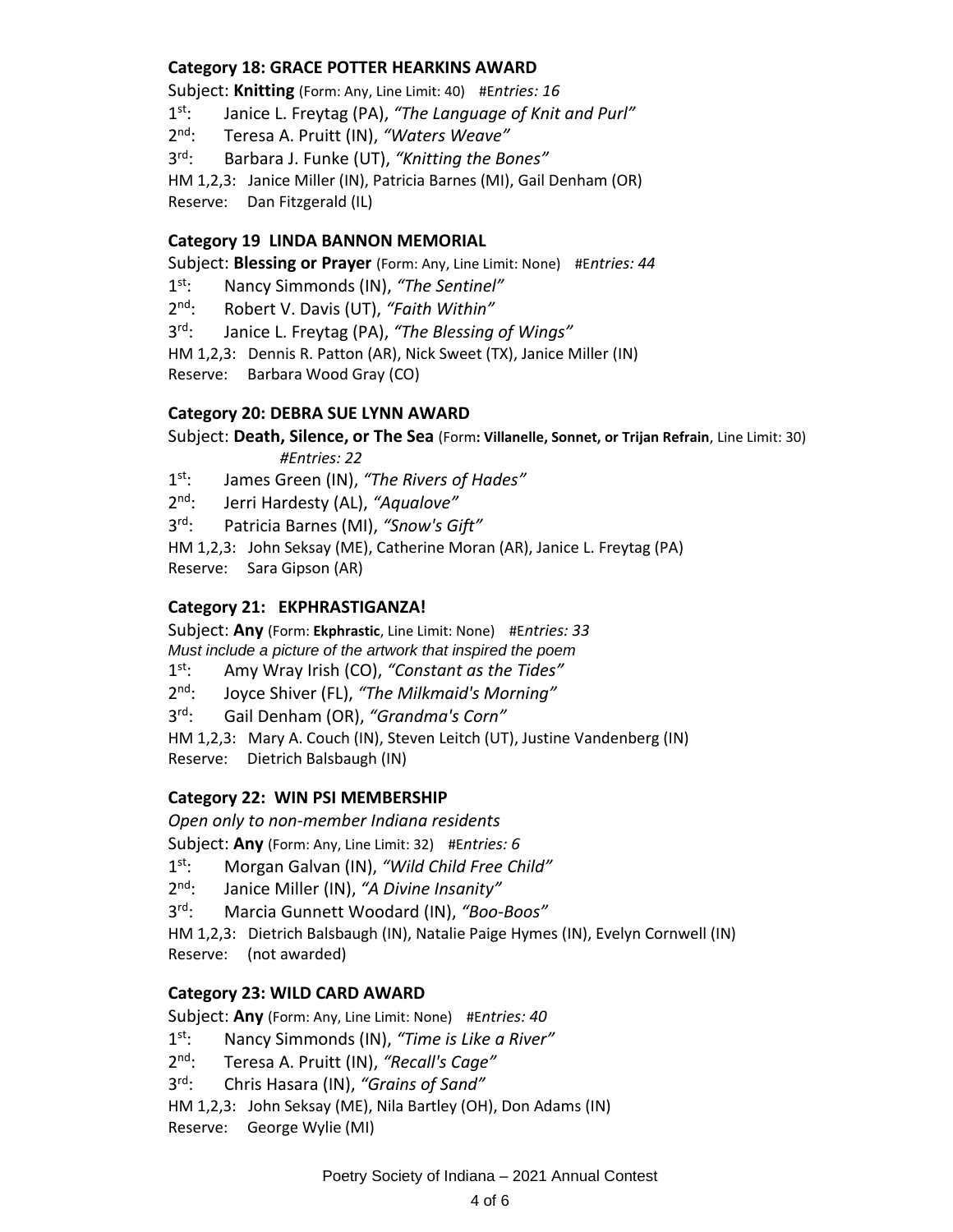## **CONGRATULATIONS TO ALL THE WINNERS!**

# **AND MANY THANKS TO ALL ENTRANTS, SPONSORS, AND JUDGES FOR PARTICIPATING IN OUR 43 rd ANNUAL POETRY CONTEST!**

Participation:

- 72 poets entered 680 poems in 23 categories.
- 31 of the contestants were members of PSI (approx. one half of our membership).
- Entries came from 23 states and 1 Canadian province.
- Six categories had at least 40 entries.
- The Northeast Indiana Poets Award had the most entries with 49.

## Placings:

- 57 contestants had at least one placing at any level.
- 23 of those were PSI members.
- 39 contestants had at least one placing of 1st, 2nd, or 3rd.
- 17 of those were PSI members.

Notable Individual Achievements:

- Janice L. Freytag: 11 placings, including 1 First Place and 5 others in the Top 3
- Catherine Moran: 3 First Places, plus 1 other placing.
- Nancy Simmonds: 7 placings, including 2 First Places and 1 other in the Top 3
- Teresa A. Pruitt: 1 First Place, 3 Second Places, and a First Honorable Mention
- Mary A. Couch: 8 placings, including 3 in the Top 3

## Prizes:

- Prize money totaled \$1593, plus one free one-year membership to PSI (\$18 value).
- PSI members earned prize money totaling \$668.

## SOME COMMENTS FROM THE JUDGES *(# indicates the category judged)*:

#1: "It was especially hard to place the top 8 -- they were all so good."

#2: "Enjoyed reading the poems!"

#3: "A pure joy to read each and every one of the submissions. The Holidays and Holy Days were colored beautifully! Thank You!"

#4: "A shape or concrete poem is a form in which the words form a shape, usually the subject of the poem. There were several clever entries that did just this. I also received several poems about shapes. Thank you, I enjoyed these, but this is not what I was looking for. The winning poems first intrigued me visually with their layout, and then crucially used strong poetic words. The interior/exterior element in the 1st place poem added special depth to this unique form."

#5: "All entries were excellent. My choices had a lot to do with what I had in mind when I titled the category."

#6: "This was a difficult contest to judge. Many of the poems were great examples of looking at death in different ways. Placing the winners was tough, the rankings changed with every reading."

#7: "There were 27 wonderful poems in this category. In judging, I was looking for poems that specifically described the culture, places or history of Indiana. I imagined that I was an out-ofstater, so I also looked for poems that beckoned me to come, visit, and stay awhile. I was looking for poems that included details describing and delighting the reader in believing Indiana is the best state in the nation. If a writer chose to write about an historical figure, I looked for the unusual, or poignant poem connecting the past to the present. There were many excellent submission offerings in differing formats. Some were funny or comical, some sobering, but all were delightfully entertaining."